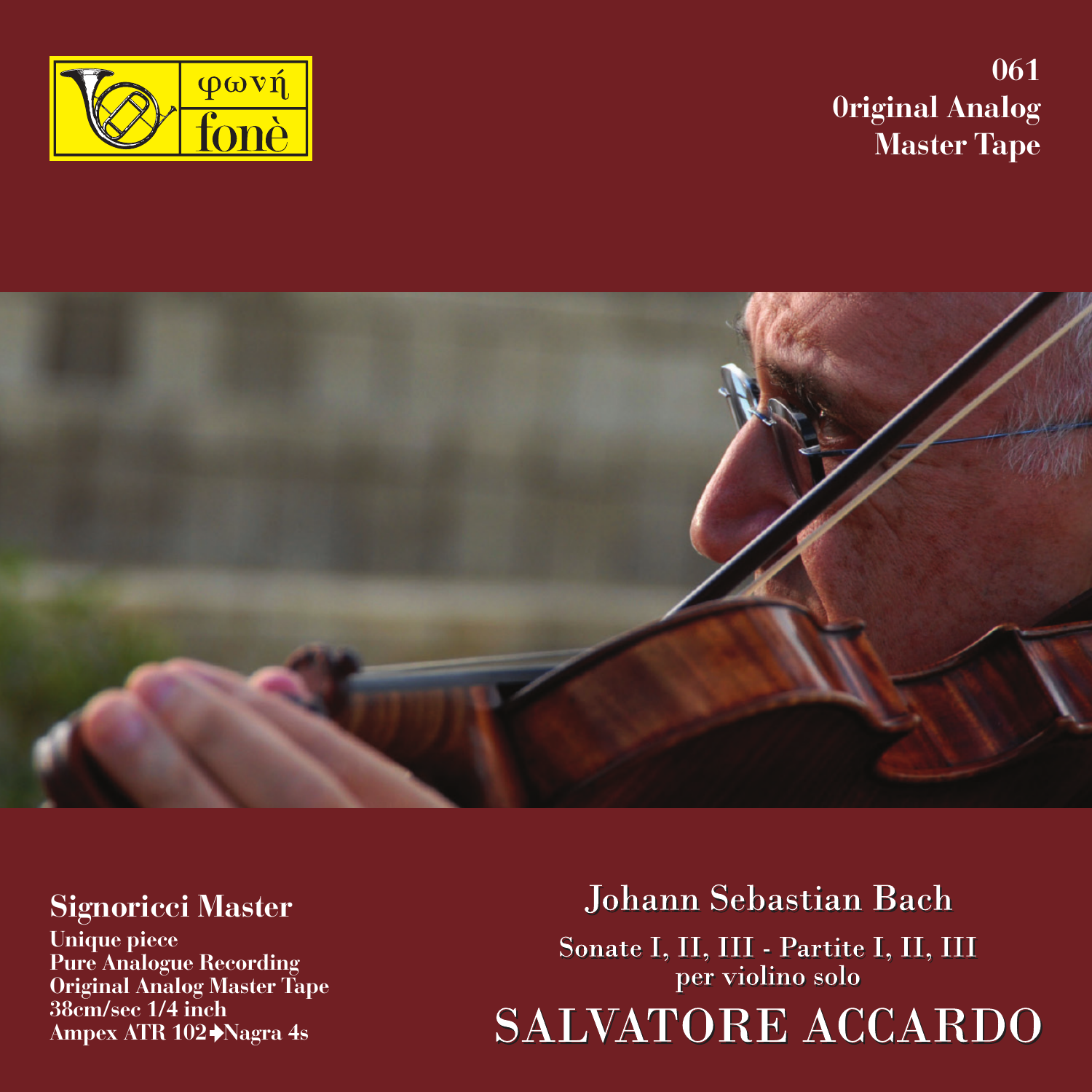

**061 0riginal Analog Master Tape**

## Johann Sebastian Bach

Sonate I, II, III - Partite I, II, III per violino solo

# **SALVATORE ACCARDO**

Sonata I per violino solo in sol minore BWV 1001 ADAGIO - 4.12 FUGA - 5.31 SICILIANA - 2.57 PRESTO - 3.37

Partita I per violino solo in si minore BWV 1002 ALLEMANDA - 5.40 DOUBLE DELL' ALLEMANDA - 3.25 CORRENTE - 3.48

### **Signoricci Master**

**Unique piece Pure Analogue Recording Original Analog Master Tape 38cm/sec 1/4 inch Ampex ATR 102 Nagra 4s** C & P 2017 Audiophile Productions

Conceived, produced and recorded by: Giulio Cesare Ricci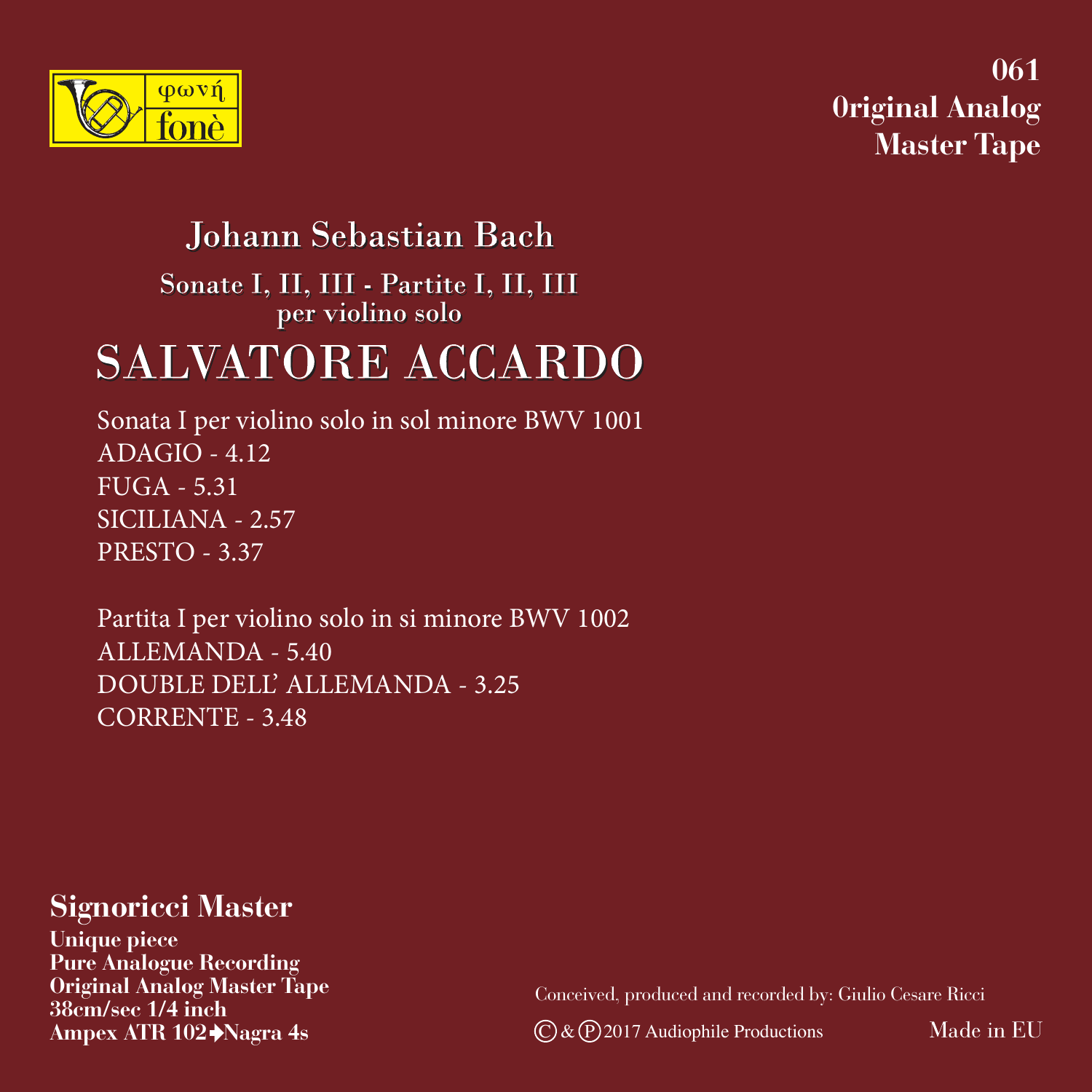

**061-2 0riginal Analog Master Tape**

### Johann Sebastian Bach

Sonate I, II, III - Partite I, II, III per violino solo

# **SALVATORE ACCARDO**

Partita I per violino solo in si minore BWV 1002 DOUBLE CORRENTE - 3.27 SARABANDE - 3.45 DOUBLE SARABANDE - 3.21 TEMPO DI BOREA - 3.32 DOUBLE TEMPO DI BOREA - 3.38

Sonata II per violino solo in sol minore BWV 1003 GRAVE - 4.06 FUGA - 8.12

### **Signoricci Master**

**Unique piece Pure Analogue Recording Original Analog Master Tape 38cm/sec 1/4 inch**

Conceived, produced and recorded by: Giulio Cesare Ricci

**C** & **P** 2017 Audiophile Productions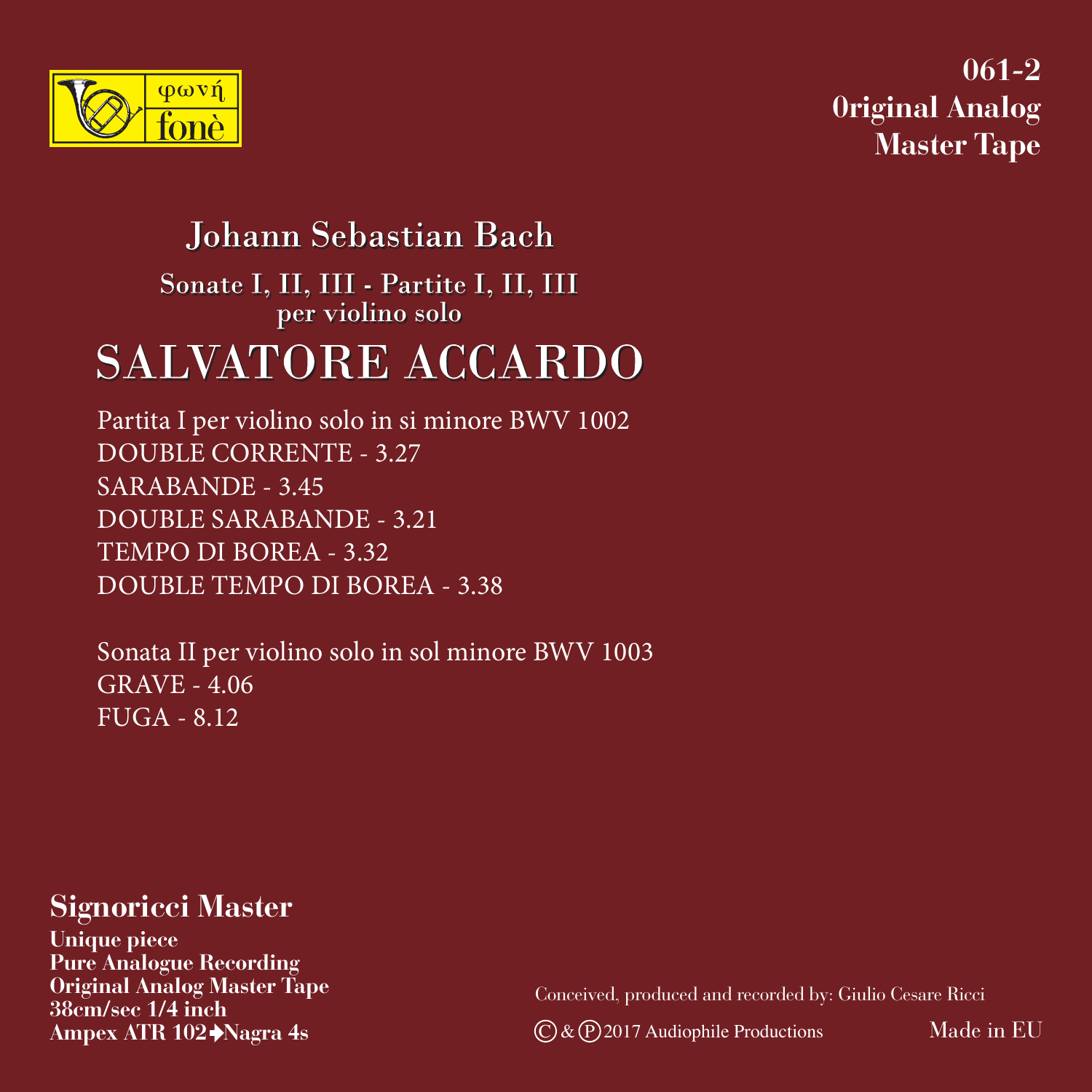

**061-3 0riginal Analog Master Tape**

## Johann Sebastian Bach

Sonate I, II, III - Partite I, II, III per violino solo

## **SALVATORE ACCARDO**

Sonata II per violino solo in sol minore BWV 1003 ANDANTE - 5.09 ALLEGRO - 6.33

Partita II per violino solo in re minore BWV 1004 ALLEMANDA - 4.44 CORRENTE - 3.03 SARABANDA - 4.34  $GIGA - 4.27$ 

### **Signoricci Master**

**Unique piece Pure Analogue Recording Original Analog Master Tape 38cm/sec 1/4 inch Ampex ATR 102 Nagra 4s** C & P 2017 Audiophile Productions

Conceived, produced and recorded by: Giulio Cesare Ricci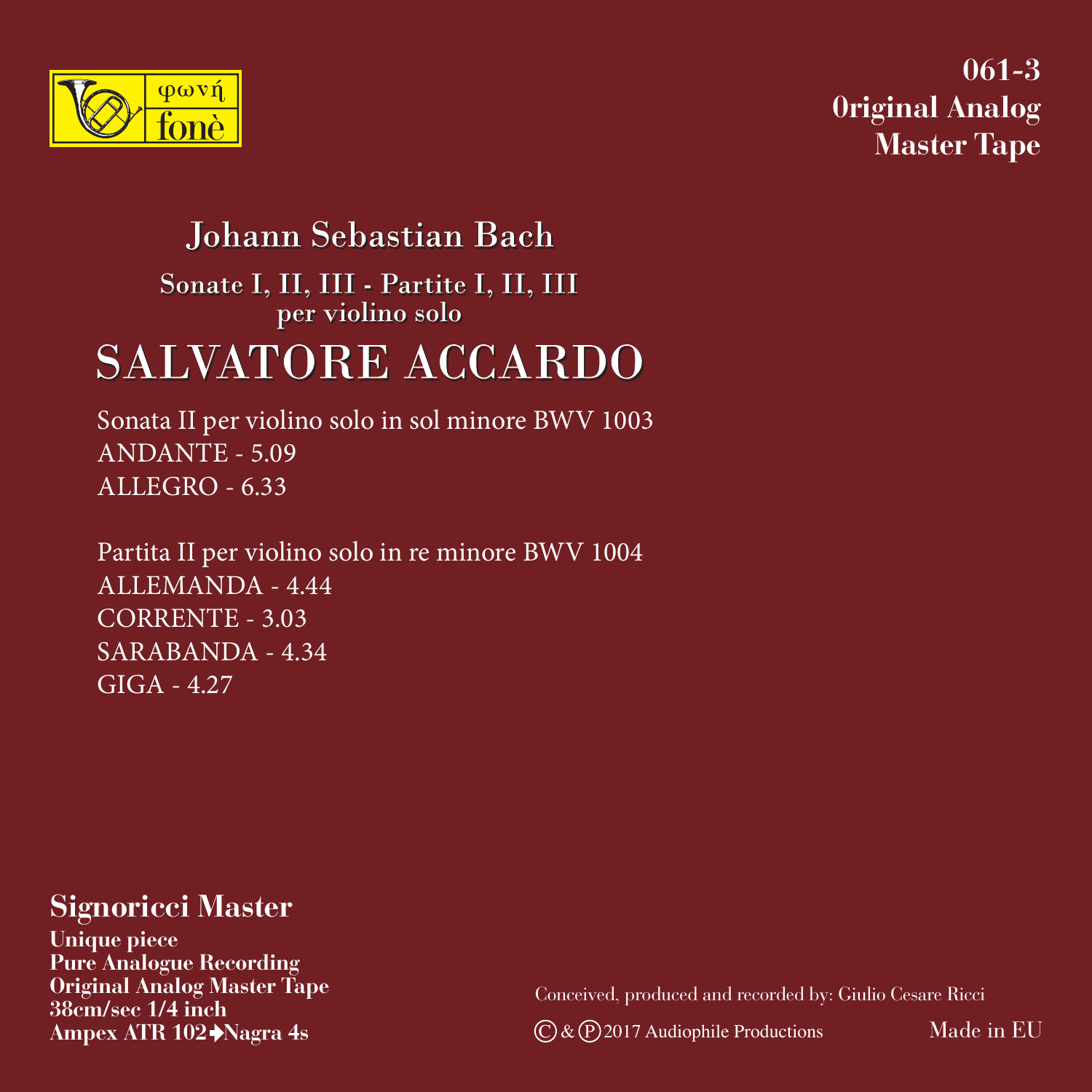

**061-4 0riginal Analog Master Tape**

### Johann Sebastian Bach

Sonate I, II, III - Partite I, II, III per violino solo

# **SALVATORE ACCARDO**

Partita II per violino solo in re minore BWV 1004 CIACCONA - 14.55

Sonata III per violino solo in do maggiore BWV 1005 ADAGIO - 4.18 FUGA - 11.08

### **Signoricci Master**

**Unique piece Pure Analogue Recording Original Analog Master Tape 38cm/sec 1/4 inch**

Conceived, produced and recorded by: Giulio Cesare Ricci

**Ampex ATR 102 Nagra 4s** C & P 2017 Audiophile Productions